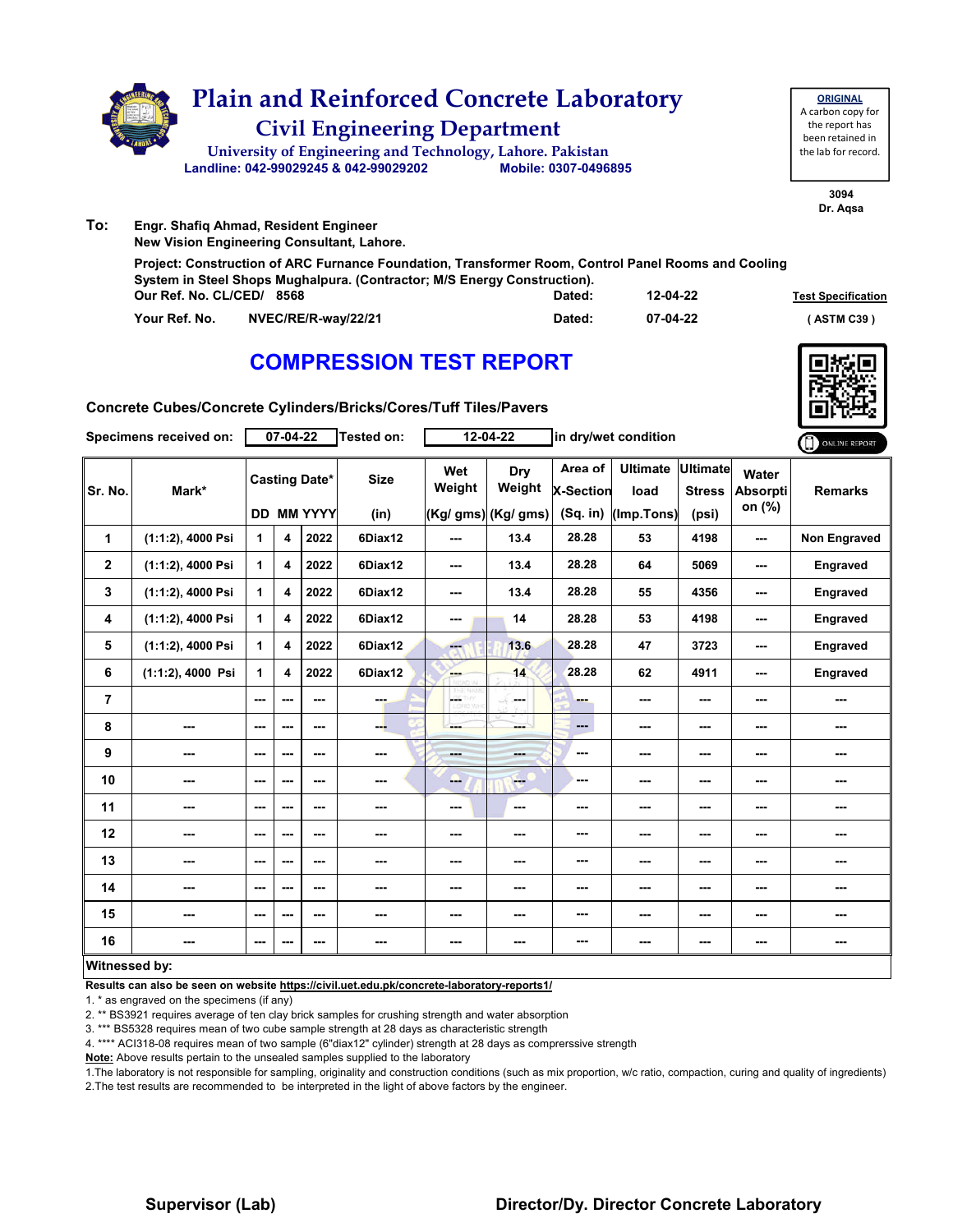

**ORIGINAL** A carbon copy for the report has been retained in the lab for record.

**3111 Dr. Qasim Khan**

**To: Muhammad Sohail Anjum, Project Manager MS Tower Developers, J4 Lahore.**

**Project: Construction of MS Tower at Plot 450, 451 Johar Town, Lahore.**

| Our Ref. No. CL/CED/ 8569 |                           | Dated: | 12-04-22 | <b>Test Specification</b> |
|---------------------------|---------------------------|--------|----------|---------------------------|
| Your Ref. No.             | <b>MST/UET/2022/C/007</b> | Dated: | 09-04-22 | ASTM C39                  |

# **COMPRESSION TEST REPORT**

| Concrete Cubes/Concrete Cylinders/Bricks/Cores/Tuff Tiles/Pavers |  |
|------------------------------------------------------------------|--|
|------------------------------------------------------------------|--|

| Specimens received on: |                | $11-04-22$   |                         |                                           | <b>Tested on:</b>   | 12-04-22                |                                      | in dry/wet condition                      |                                       |                                    |                                    | ONLINE REPORT  |
|------------------------|----------------|--------------|-------------------------|-------------------------------------------|---------------------|-------------------------|--------------------------------------|-------------------------------------------|---------------------------------------|------------------------------------|------------------------------------|----------------|
| Sr. No.                | Mark*          |              |                         | <b>Casting Date*</b><br><b>DD MM YYYY</b> | <b>Size</b><br>(in) | Wet<br>Weight           | Dry<br>Weight<br>(Kg/ gms) (Kg/ gms) | Area of<br><b>X-Section</b><br>$(Sq.$ in) | <b>Ultimate</b><br>load<br>(Imp.Tons) | Ultimate<br><b>Stress</b><br>(psi) | Water<br><b>Absorpti</b><br>on (%) | <b>Remarks</b> |
| 1                      | 50, (3000 Psi) | $\mathbf{2}$ | 4                       | 2022                                      | 6Diax12             | ---                     | 13                                   | 28.28                                     | 22                                    | 1743                               | ---                                | Engraved       |
| $\mathbf 2$            | 54, (3000 Psi) | $\mathbf{2}$ | $\overline{\mathbf{4}}$ | 2022                                      | 6Diax12             | ---                     | 13.4                                 | 28.28                                     | 24                                    | 1901                               | ---                                | Engraved       |
| 3                      | 56, (3000 Psi) | $\mathbf{2}$ | 4                       | 2022                                      | 6Diax12             | ---                     | 13                                   | 28.28                                     | 26                                    | 2059                               | ---                                | Engraved       |
| 4                      | ---            | ---          | $--$                    | $\overline{\phantom{a}}$                  | ---                 | ---                     | ---                                  | ---                                       | ---                                   | ---                                | ---                                | ---            |
| 5                      | ---            | $--$         | ---                     | ---                                       | ---                 | ---                     | --                                   | ---                                       | ---                                   | ---                                | ---                                | ---            |
| 6                      | ---            | $--$         | $--$                    | ---                                       | ---                 | --                      | ---                                  | ---                                       | ---                                   | ---                                | ---                                | ---            |
| $\overline{7}$         |                | ---          | ---                     | ---                                       | ---                 | <b>CETHY</b><br>LORD WH | تكت<br>---                           | ---                                       | ---                                   | ---                                |                                    | ---            |
| 8                      | ---            | $--$         | $--$                    | ---                                       | --                  | ---                     | ---                                  | $\qquad \qquad \cdots$                    | ---                                   | ---                                | ---                                | ---            |
| 9                      | ---            | $--$         | ---                     | ---                                       | ---                 | <b>House</b>            | <b>START</b>                         | ---                                       | ---                                   | ---                                | ---                                | ---            |
| 10                     | ---            | $--$         | ---                     | ---                                       | ---                 | --                      | <b>Fee</b>                           | ---                                       | ---                                   | ---                                | ---                                | ---            |
| 11                     | ---            | ---          | ---                     | ---                                       | ---                 | ---                     | $\sim$                               | ---                                       | ---                                   | ---                                | ---                                | ---            |
| 12                     | ---            | ---          | ---                     | ---                                       | ---                 | ---                     | ---                                  | ---                                       | ---                                   | ---                                | ---                                | ---            |
| 13                     | ---            | $--$         | ---                     | ---                                       | ---                 | ---                     | ---                                  | ---                                       | ---                                   | ---                                | ---                                | ---            |
| 14                     | ---            | ---          | ---                     | ---                                       | ---                 | ---                     | ---                                  | ---                                       | ---                                   | ---                                |                                    | ---            |
| 15                     | ---            | ---          | ---                     | ---                                       | ---                 | ---                     | ---                                  | ---                                       | ---                                   | ---                                | ---                                | ---            |
| 16                     | ---            | ---          | ---                     | ---                                       | ---                 | ---                     | ---                                  | ---                                       | ---                                   | ---                                | ---                                | ---            |
| Witnossod hy           |                |              |                         |                                           |                     |                         |                                      |                                           |                                       |                                    |                                    |                |

### **Witnessed by:**

**Results can also be seen on website https://civil.uet.edu.pk/concrete-laboratory-reports1/**

1. \* as engraved on the specimens (if any)

2. \*\* BS3921 requires average of ten clay brick samples for crushing strength and water absorption

3. \*\*\* BS5328 requires mean of two cube sample strength at 28 days as characteristic strength

4. \*\*\*\* ACI318-08 requires mean of two sample (6"diax12" cylinder) strength at 28 days as comprerssive strength

**Note:** Above results pertain to the unsealed samples supplied to the laboratory

1.The laboratory is not responsible for sampling, originality and construction conditions (such as mix proportion, w/c ratio, compaction, curing and quality of ingredients) 2.The test results are recommended to be interpreted in the light of above factors by the engineer.